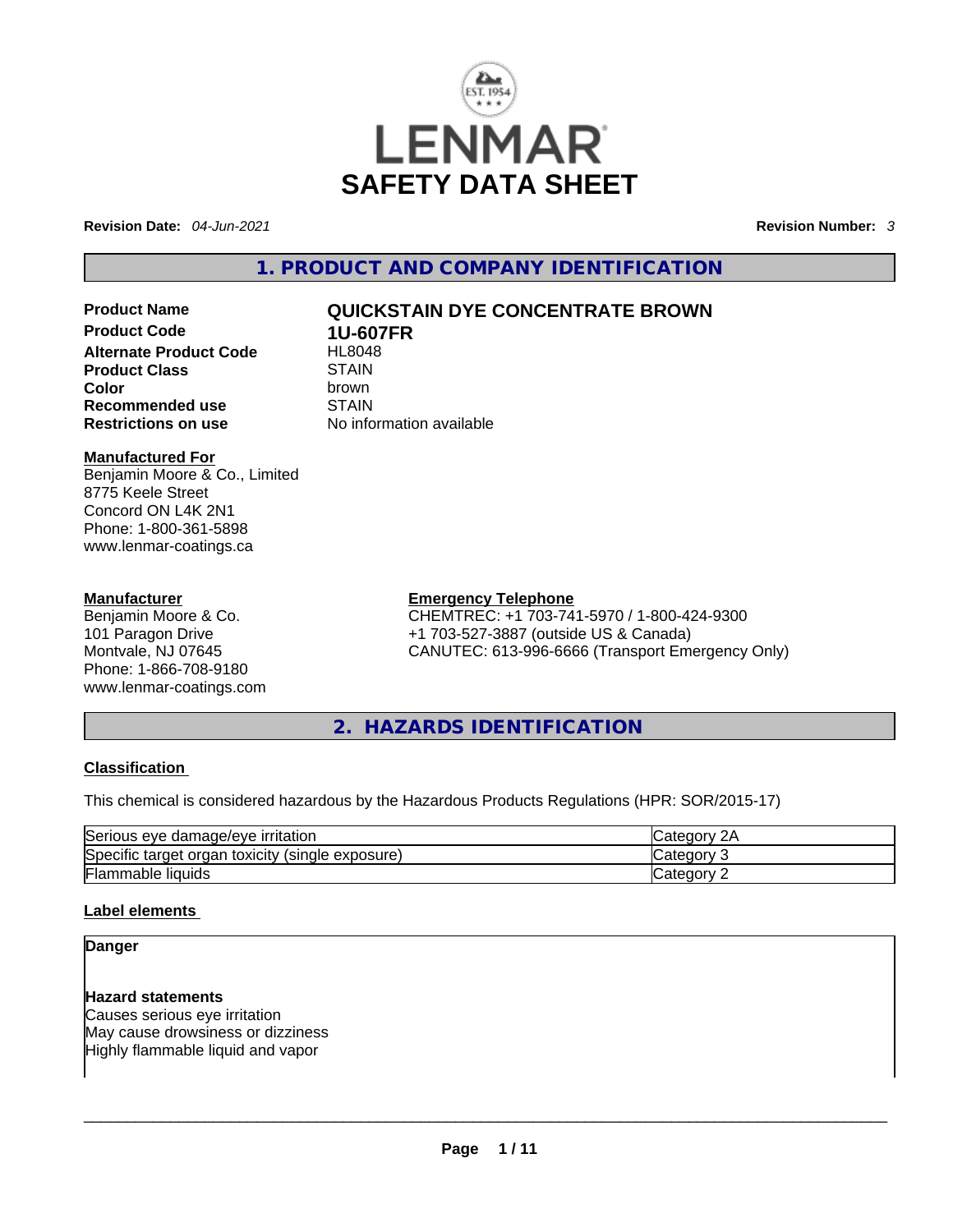#### \_\_\_\_\_\_\_\_\_\_\_\_\_\_\_\_\_\_\_\_\_\_\_\_\_\_\_\_\_\_\_\_\_\_\_\_\_\_\_\_\_\_\_\_\_\_\_\_\_\_\_\_\_\_\_\_\_\_\_\_\_\_\_\_\_\_\_\_\_\_\_\_\_\_\_\_\_\_\_\_\_\_\_\_\_\_\_\_\_\_\_\_\_ **1U-607FR** - **QUICKSTAIN DYE CONCENTRATE BROWN**



#### **Precautionary Statements - Prevention**

Wash face, hands and any exposed skin thoroughly after handling Avoid breathing dust/fume/gas/mist/vapors/spray Use only outdoors or in a well-ventilated area Keep away from heat, hot surfaces, sparks, open flames and other ignition sources. No smoking Keep container tightly closed Ground/bond container and receiving equipment Use explosion-proof electrical/ventilating/lighting/equipment Use only non-sparking tools Take precautionary measures against static discharge Wear protective gloves/protective clothing/eye protection/face protection Keep cool

#### **Eyes**

IF IN EYES: Rinse cautiously with water for several minutes. Remove contact lenses, if present and easy to do. Continue rinsing

If eye irritation persists: Get medical advice/attention

**Skin**

IF ON SKIN (or hair): Remove/Take off immediately all contaminated clothing. Rinse skin with water/shower **Inhalation**

IF INHALED: Remove victim to fresh air and keep at rest in a position comfortable for breathing Call a POISON CENTER or doctor/physician if you feel unwell **Fire**

In case of fire: Use CO2, dry chemical, or foam for extinction

#### **Precautionary Statements - Storage**

Store in a well-ventilated place. Keep container tightly closed Store locked up

#### **Precautionary Statements - Disposal**

Dispose of contents/container to an approved waste disposal plant

#### **Other information**

No information available

| <b>Chemical name</b> | CAS No. | Weight-%     | Hazardous Material<br>registry number<br>(HMIRA registry $#$ ) | Date HMIRA filed and<br>Information Review Act Idate exemption granted<br>(if applicable) |
|----------------------|---------|--------------|----------------------------------------------------------------|-------------------------------------------------------------------------------------------|
| Acetone              | 67-64-1 | $60 - 100\%$ |                                                                |                                                                                           |

#### **3. COMPOSITION INFORMATION ON COMPONENTS**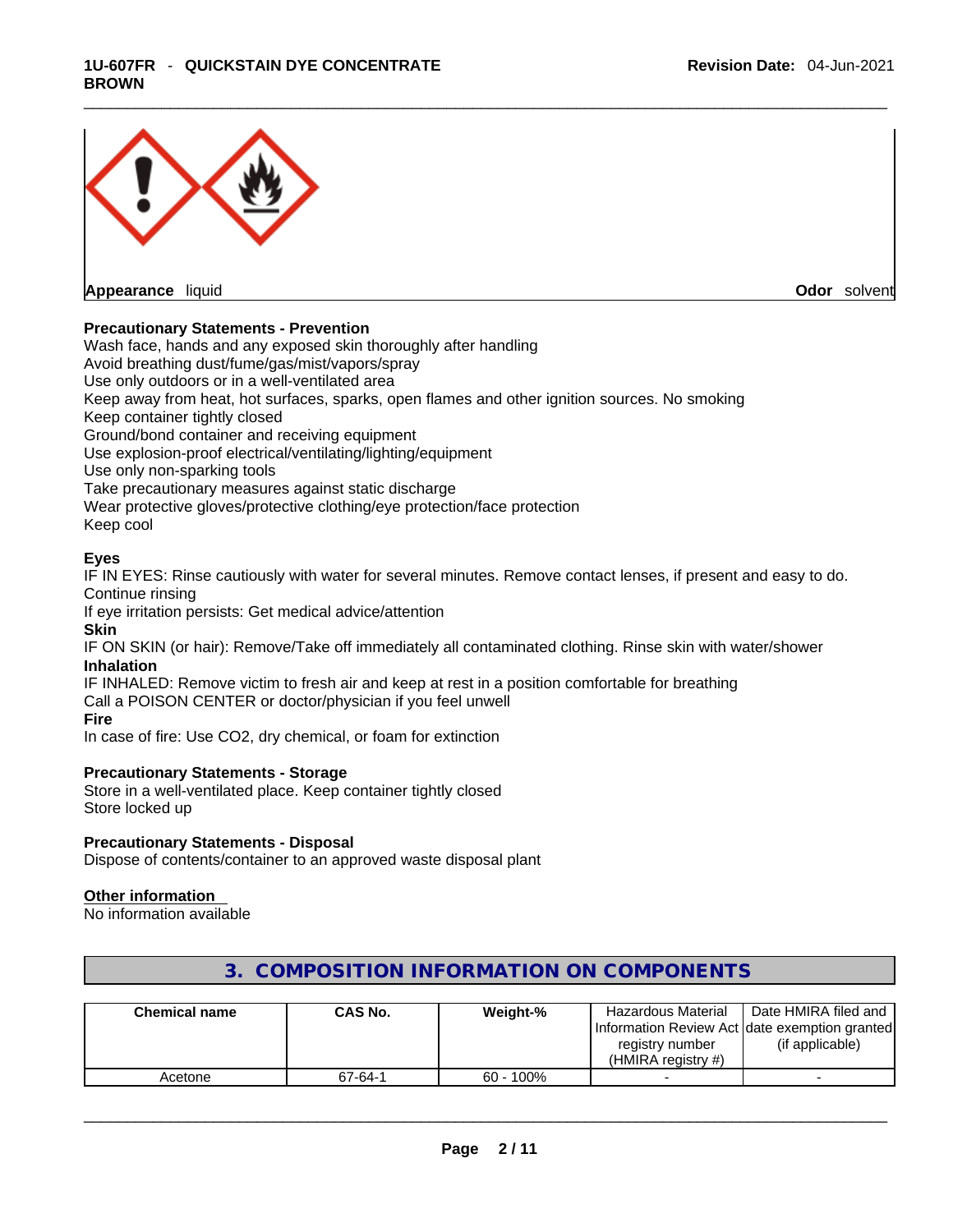#### \_\_\_\_\_\_\_\_\_\_\_\_\_\_\_\_\_\_\_\_\_\_\_\_\_\_\_\_\_\_\_\_\_\_\_\_\_\_\_\_\_\_\_\_\_\_\_\_\_\_\_\_\_\_\_\_\_\_\_\_\_\_\_\_\_\_\_\_\_\_\_\_\_\_\_\_\_\_\_\_\_\_\_\_\_\_\_\_\_\_\_\_\_ **1U-607FR** - **QUICKSTAIN DYE CONCENTRATE BROWN**

| $\sim$<br>solver'<br>Vellow<br>∘∝ | nr.<br>oι<br>oo. | E <sub>0</sub><br>Ö<br><u>u w</u> |  |
|-----------------------------------|------------------|-----------------------------------|--|

**Confidential Business Information note**

\*The exact percentage (concentration) of composition has been withheld as a trade secret

**4. FIRST AID MEASURES** 

| <b>General Advice</b>                  | If symptoms persist, call a physician. Show this safety data<br>sheet to the doctor in attendance.                                                                                                                         |
|----------------------------------------|----------------------------------------------------------------------------------------------------------------------------------------------------------------------------------------------------------------------------|
| <b>Eye Contact</b>                     | Immediately flush with plenty of water. After initial flushing,<br>remove any contact lenses and continue flushing for at<br>least 15 minutes. Keep eye wide open while rinsing. If<br>symptoms persist, call a physician. |
| <b>Skin Contact</b>                    | Wash off immediately with soap and plenty of water<br>removing all contaminated clothes and shoes. If skin<br>irritation persists, call a physician.                                                                       |
| <b>Inhalation</b>                      | Move to fresh air. If symptoms persist, call a physician.<br>If not breathing, give artificial respiration. Call a physician<br>immediately.                                                                               |
| Ingestion                              | Clean mouth with water and afterwards drink plenty of<br>water. Do not induce vomiting without medical advice.<br>Never give anything by mouth to an unconscious person.<br>Consult a physician.                           |
| <b>Protection Of First-Aiders</b>      | Use personal protective equipment.                                                                                                                                                                                         |
| <b>Most Important Symptoms/Effects</b> | No information available.                                                                                                                                                                                                  |
| <b>Notes To Physician</b>              | Treat symptomatically.                                                                                                                                                                                                     |

**5. FIRE-FIGHTING MEASURES** 

| <b>Flammable Properties</b>                           | Vapors may travel considerable distance to a source of<br>ignition and flash back. Vapors may cause flash fire.                                        |
|-------------------------------------------------------|--------------------------------------------------------------------------------------------------------------------------------------------------------|
| <b>Suitable Extinguishing Media</b>                   | Foam, dry powder or water. Use extinguishing measures<br>that are appropriate to local circumstances and the<br>surrounding environment.               |
| Protective equipment and precautions for firefighters | As in any fire, wear self-contained breathing apparatus<br>pressure-demand, MSHA/NIOSH (approved or equivalent)<br>and full protective gear.           |
| <b>Hazardous combustion products</b>                  | Burning may result in carbon dioxide, carbon monoxide<br>and other combustion products of varying composition<br>which may be toxic and/or irritating. |
| <b>Specific Hazards Arising From The Chemical</b>     | Flammable. Flash back possible over considerable                                                                                                       |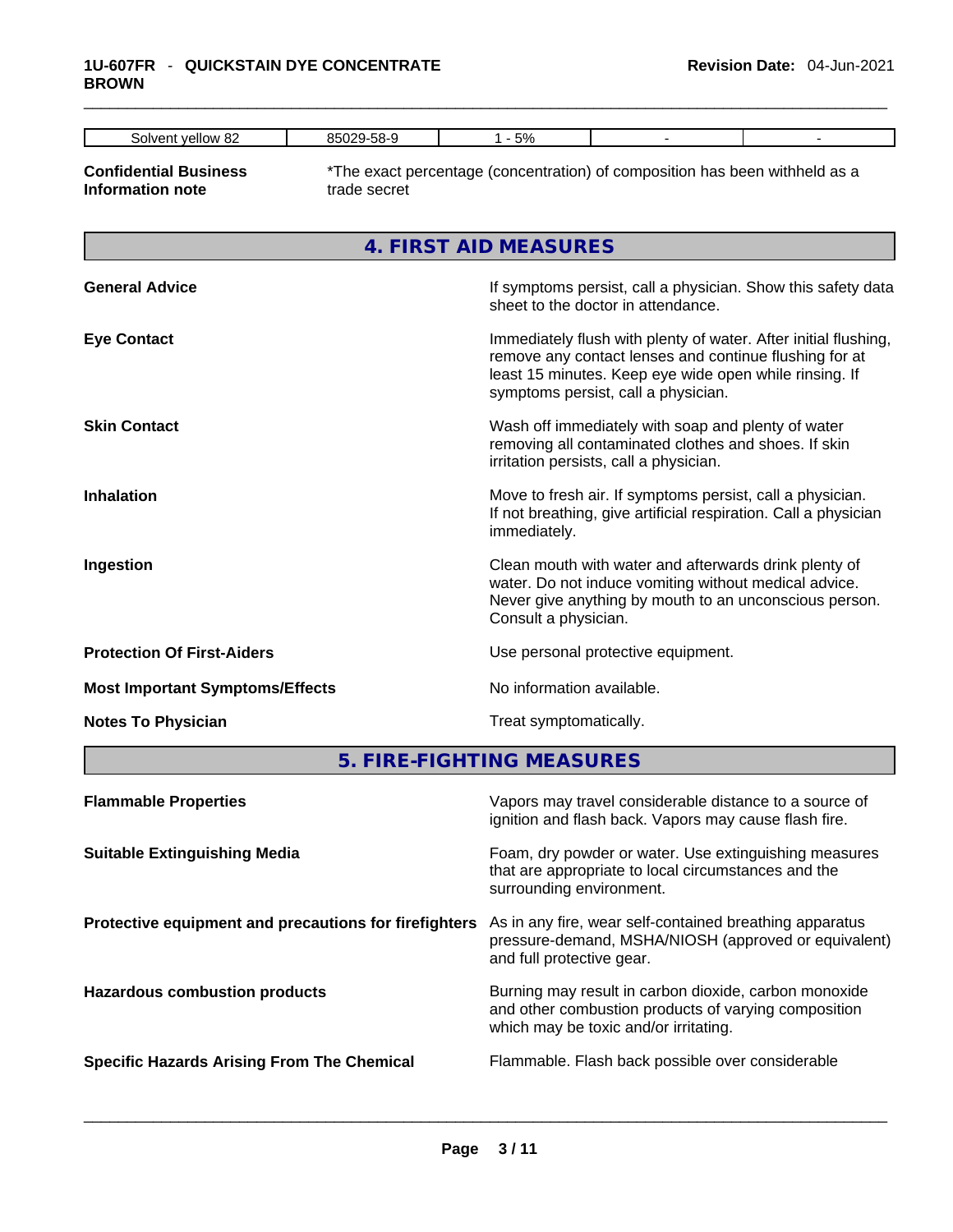|                                                                                                                | distance. Keep product and empty container away from<br>heat and sources of ignition. Closed containers may<br>rupture if exposed to fire or extreme heat. Thermal<br>decomposition can lead to release of irritating gases and<br>vapors. |
|----------------------------------------------------------------------------------------------------------------|--------------------------------------------------------------------------------------------------------------------------------------------------------------------------------------------------------------------------------------------|
| Sensitivity to mechanical impact                                                                               | No                                                                                                                                                                                                                                         |
| Sensitivity to static discharge                                                                                | Yes                                                                                                                                                                                                                                        |
| <b>Flash Point Data</b><br>Flash point (°F)<br>Flash Point (°C)<br>Method<br><b>Flammability Limits In Air</b> | 3<br>$-16$<br><b>PMCC</b>                                                                                                                                                                                                                  |
| Lower flammability limit:<br><b>Upper flammability limit:</b>                                                  | Not available<br>Not available                                                                                                                                                                                                             |
| Health: 1<br><b>Flammability: 3</b><br><b>NFPA</b>                                                             | Instability: 0<br><b>Special: Not Applicable</b>                                                                                                                                                                                           |
| <b>NFPA Legend</b><br>0 - Not Hazardous<br>1 - Slightly<br>2 - Moderate                                        |                                                                                                                                                                                                                                            |

- 
- 3 High
- 4 Severe

*The ratings assigned are only suggested ratings, the contractor/employer has ultimate responsibilities for NFPA ratings where this system is used.* 

*Additional information regarding the NFPA rating system is available from the National Fire Protection Agency (NFPA) at www.nfpa.org.* 

### **6. ACCIDENTAL RELEASE MEASURES**

| Remove all sources of ignition. Take precautions to<br>prevent flashback. Ground and bond all containers and<br>handling equipment. Take precautionary measures against<br>static discharges. Ensure adequate ventilation. Avoid<br>contact with skin, eyes and clothing. Use personal<br>protective equipment.  |
|------------------------------------------------------------------------------------------------------------------------------------------------------------------------------------------------------------------------------------------------------------------------------------------------------------------|
| Prevent further leakage or spillage if safe to do so. Do not<br>allow material to contaminate ground water system.<br>Prevent product from entering drains. Do not flush into<br>surface water or sanitary sewer system. Local authorities<br>should be advised if significant spillages cannot be<br>contained. |
| See Section 12 for additional Ecological Information.                                                                                                                                                                                                                                                            |
| Dam up. Soak up with inert absorbent material. Use a<br>non-sparking or explosion proof means to transfer material<br>to a sealed, appropriate container for disposal. Clean                                                                                                                                     |
|                                                                                                                                                                                                                                                                                                                  |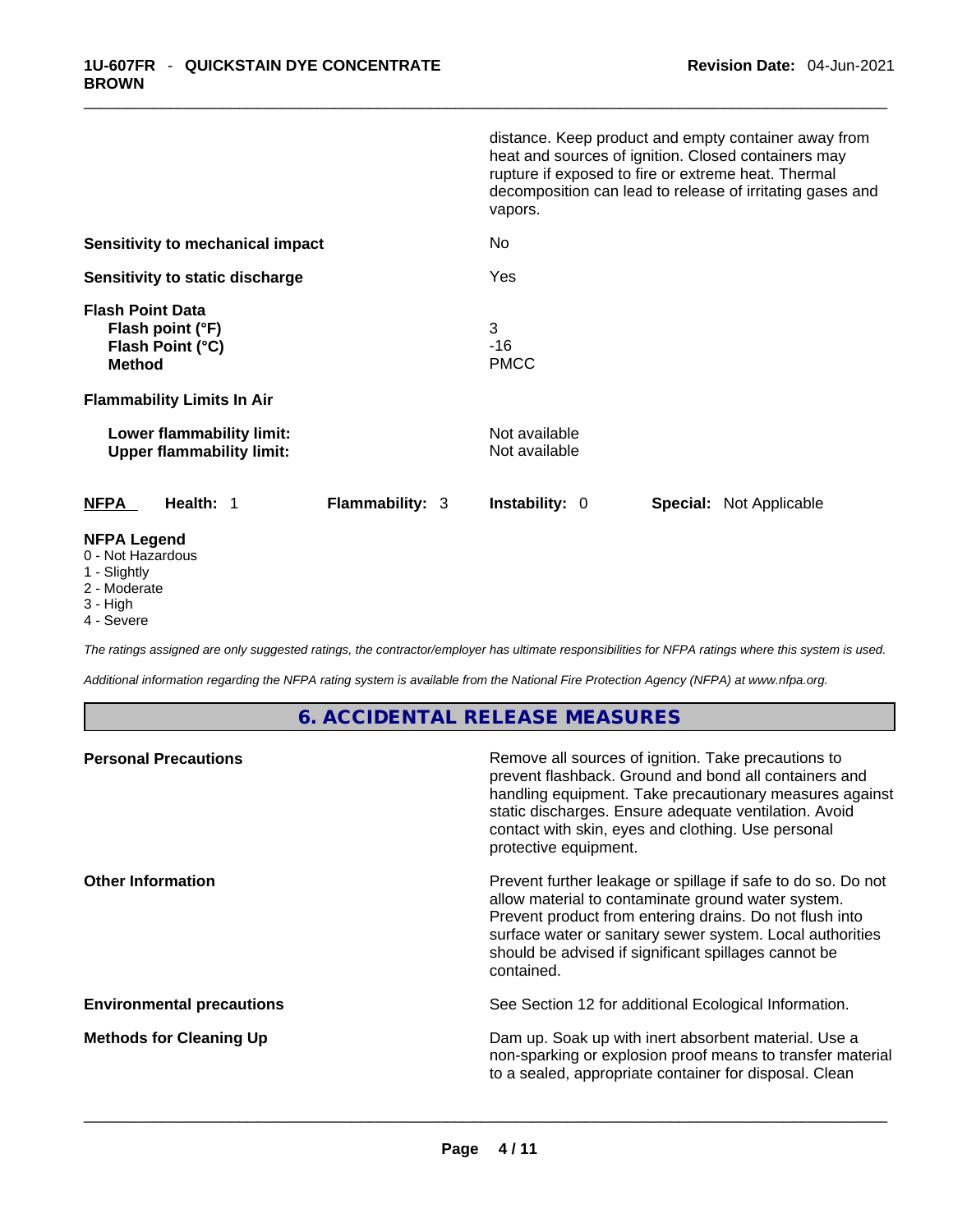contaminated surface thoroughly.

**7. HANDLING AND STORAGE** 

| <b>Handling</b>               | Avoid contact with skin, eyes and clothing. Wear personal<br>protective equipment. Do not breathe vapors or spray mist.<br>Use only in ventilated areas. Prevent vapor build-up by<br>providing adequate ventilation during and after use.                                                                                                                                                                                                           |
|-------------------------------|------------------------------------------------------------------------------------------------------------------------------------------------------------------------------------------------------------------------------------------------------------------------------------------------------------------------------------------------------------------------------------------------------------------------------------------------------|
|                               | Take precautionary measures against static discharges.<br>To avoid ignition of vapors by static electricity discharge,<br>all metal parts of the equipment must be grounded. Keep<br>away from heat, sparks and flame. Do not smoke.<br>Extinguish all flames and pilot lights, and turn off stoves,<br>heaters, electric motors and other sources of ignition<br>during use and until all vapors are gone. Ignition and/or<br>flash back may occur. |
| <b>Storage</b>                | Keep containers tightly closed in a dry, cool and<br>well-ventilated place. Keep away from heat. Keep away<br>from open flames, hot surfaces and sources of ignition.<br>Keep in properly labeled containers. Keep out of the reach<br>of children.                                                                                                                                                                                                  |
| <b>Incompatible Materials</b> | Incompatible with strong acids and bases and strong<br>oxidizing agents.                                                                                                                                                                                                                                                                                                                                                                             |

**8. EXPOSURE CONTROLS/PERSONAL PROTECTION** 

#### **Exposure Limits**

| <b>Chemical name</b> | <b>ACGIH TLV</b> | <b>Alberta</b>                | <b>British Columbia</b> | Ontario                       | Quebec                        |
|----------------------|------------------|-------------------------------|-------------------------|-------------------------------|-------------------------------|
| Acetone              | STEL: 500 ppm    | 500 ppm - TWA                 | 250 ppm - TWA           | 250 ppm - TWA                 | 500 ppm - TWAEV               |
|                      | TWA: 250 ppm     | 1200 mg/m $3$ - TWA           | 500 ppm - STEL          | 500 ppm - STEL                | $1190 \text{ mg/m}^3$ - TWAEV |
|                      |                  | 750 ppm - STEL                |                         |                               | 1000 ppm - $STEV$             |
|                      |                  | $1800 \text{ mg/m}^3$ - STEL  |                         |                               | 2380 mg/m <sup>3</sup> - STEV |
| Solvent vellow 82    | N/E              | $0.5$ mg/m <sup>3</sup> - TWA | N/E                     | $0.5$ mg/m <sup>3</sup> - TWA | $0.5$ mg/m $3$ - TWAEV        |

#### **Legend**

ACGIH - American Conference of Governmental Industrial Hygienists Alberta - Alberta Occupational Exposure Limits British Columbia - British Columbia Occupational Exposure Limits Ontario - Ontario Occupational Exposure Limits Quebec - Quebec Occupational Exposure Limits N/E - Not established

# **Personal Protective Equipment**

**Engineering Measures Ensure 2018** Ensure adequate ventilation, especially in confined areas.

**Eye/Face Protection** Safety glasses with side-shields. If splashes are likely to occur, wear: Tightly fitting safety goggles **Skin Protection Protection Protective gloves and impervious clothing. Respiratory Protection Exercise 2018** Use only with adequate ventilation. In operations where exposure limits are exceeded, use a NIOSH approved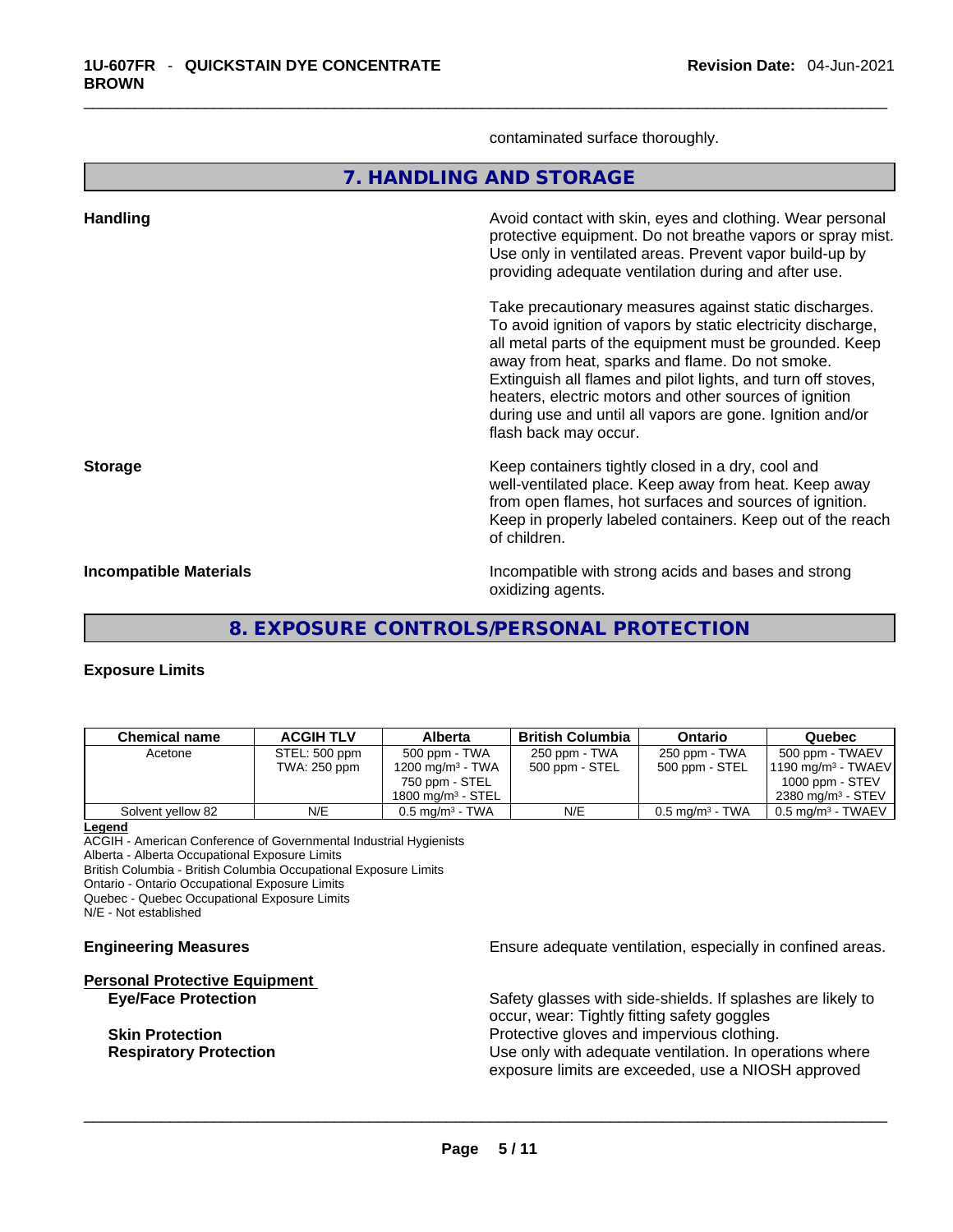respirator that has been selected by a technically qualified person for the specific work conditions. When spraying the product or applying in confined areas, wear a NIOSH approved respirator specified for paint spray or organic vapors.

#### **Hygiene Measures Avoid contact with skin, eyes and clothing. Remove and Avoid contact with skin, eyes and clothing. Remove and** wash contaminated clothing before re-use. Wash thoroughly after handling.

#### **9. PHYSICAL AND CHEMICAL PROPERTIES**

**Appearance** liquid **Odor Solvent Solvent Solvent Solvent Odor Threshold** No information available **Density (lbs/gal)** 6.7 - 6.8 **Specific Gravity** 0.80 - 0.82 **pH bH** *pH* **Viscosity (cps) Viscosity (cps) No information available Solubility(ies)** No information available in the solution of the solution of the solution available in the solution of the solution of the solution of the solution of the solution of the solution of the solution of the so **Water solubility No information available No information available Evaporation Rate No information available No information available Vapor pressure**  No information available **Vapor pressure No information available Vapor density**<br> **We Solids**<br>
We Solids **We Solid Solid Structure All Accord Contract Contract O - 10** Wt. % Solids **Vol. % Solids** 0 - 10 **Wt. % Volatiles** 90 - 100 **Vol. % Volatiles** 90 - 100 **VOC Regulatory Limit (g/L)** 0 **Boiling Point (°F)** 136 **Boiling Point (°C)** 58 **Freezing point (°F)** No information available **Freezing Point (°C)** No information available **Flash point (°F)** 3 **Flash Point (°C)** -16 **Method** PMCC **Flammability (solid, gas)**<br> **Upper flammability limit:**<br>
Upper flammability limit:<br>
Not applicable **Upper flammability limit:**<br> **Lower flammability limit:** Not applicable Not applicable **Lower flammability limit: Autoignition Temperature (°F)** No information available **Autoignition Temperature (°C)** No information available **Decomposition Temperature (°F)** No information available **Decomposition Temperature (°C)**<br> **Partition coefficient Partition coefficient No** information available

**No information available** 

## **10. STABILITY AND REACTIVITY**

#### **Reactivity Not Applicable Not Applicable**

**Chemical Stability Stability** Stable under normal conditions. Hazardous polymerisation does not occur. \_\_\_\_\_\_\_\_\_\_\_\_\_\_\_\_\_\_\_\_\_\_\_\_\_\_\_\_\_\_\_\_\_\_\_\_\_\_\_\_\_\_\_\_\_\_\_\_\_\_\_\_\_\_\_\_\_\_\_\_\_\_\_\_\_\_\_\_\_\_\_\_\_\_\_\_\_\_\_\_\_\_\_\_\_\_\_\_\_\_\_\_\_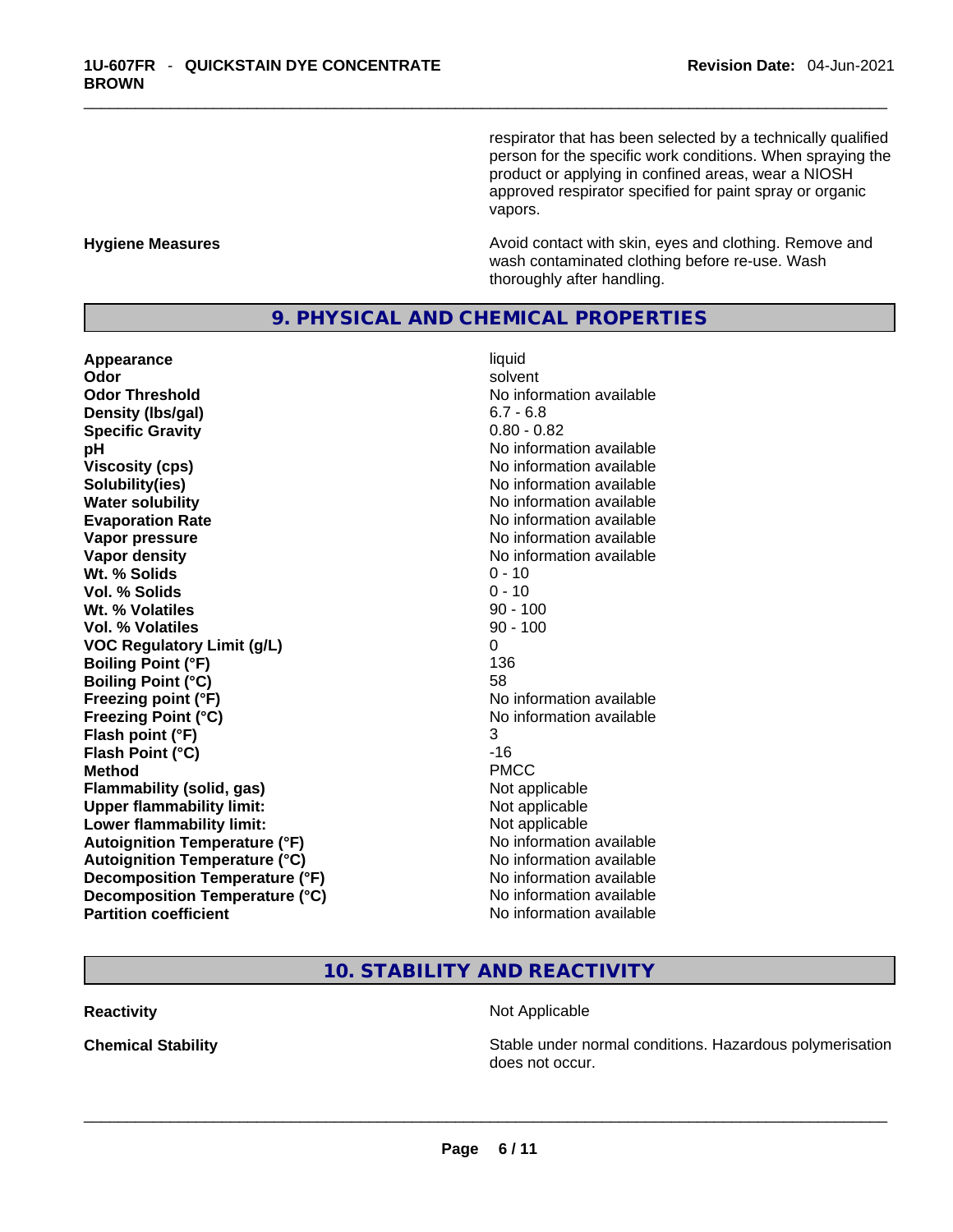Keep away from open flames, hot surfaces, static electricity and sources of ignition. Sparks. Elevated temperature.

**Incompatible Materials Incompatible with strong acids and bases and strong** oxidizing agents.

**Hazardous Decomposition Products** Thermal decomposition can lead to release of irritating gases and vapors.

**Possibility of hazardous reactions** None under normal conditions of use.

#### **11. TOXICOLOGICAL INFORMATION**

#### **Product Information Information on likely routes of exposure**

**Acute Toxicity**<br>**Product Information** 

**Principal Routes of Exposure Exposure** Eye contact, skin contact and inhalation.

Repeated or prolonged exposure to organic solvents may lead to permanent brain and nervous system damage. Intentional misuse by deliberately concentrating and inhaling vapors may be harmful or fatal.

#### **Symptoms related to the physical,chemical and toxicological characteristics**

**Symptoms No information available Delayed and immediate effects as well as chronic effects from short and long-term exposure Eye contact** Contact with eyes may cause irritation. **Skin contact May cause skin irritation and/or dermatitis. Prolonged skin** contact may defat the skin and produce dermatitis. **Inhalation** Harmful by inhalation. High vapor / aerosol concentrations are irritating to the eyes, nose, throat and lungs and may cause headaches, dizziness, drowsiness, unconsciousness, and other central nervous system effects. **Ingestion Ingestion Harmful if swallowed. Ingestion may cause irritation to** mucous membranes. Small amounts of this product aspirated into the respiratory system during ingestion or vomiting may cause mild to severe pulmonary injury, possibly progressing to death. **Sensitization Sensitization No information available. Neurological Effects** Noinformation available. **Mutagenic Effects No information available. Reproductive Effects No information available.** No information available. **Developmental Effects No information available. Target organ effects No information available. STOT -** single exposure **May cause disorder and damage to the, Respiratory May cause disorder and damage to the, Respiratory** system, Central nervous system. **STOT** - repeated exposure **Causes damage to organs through prolonged or repeated**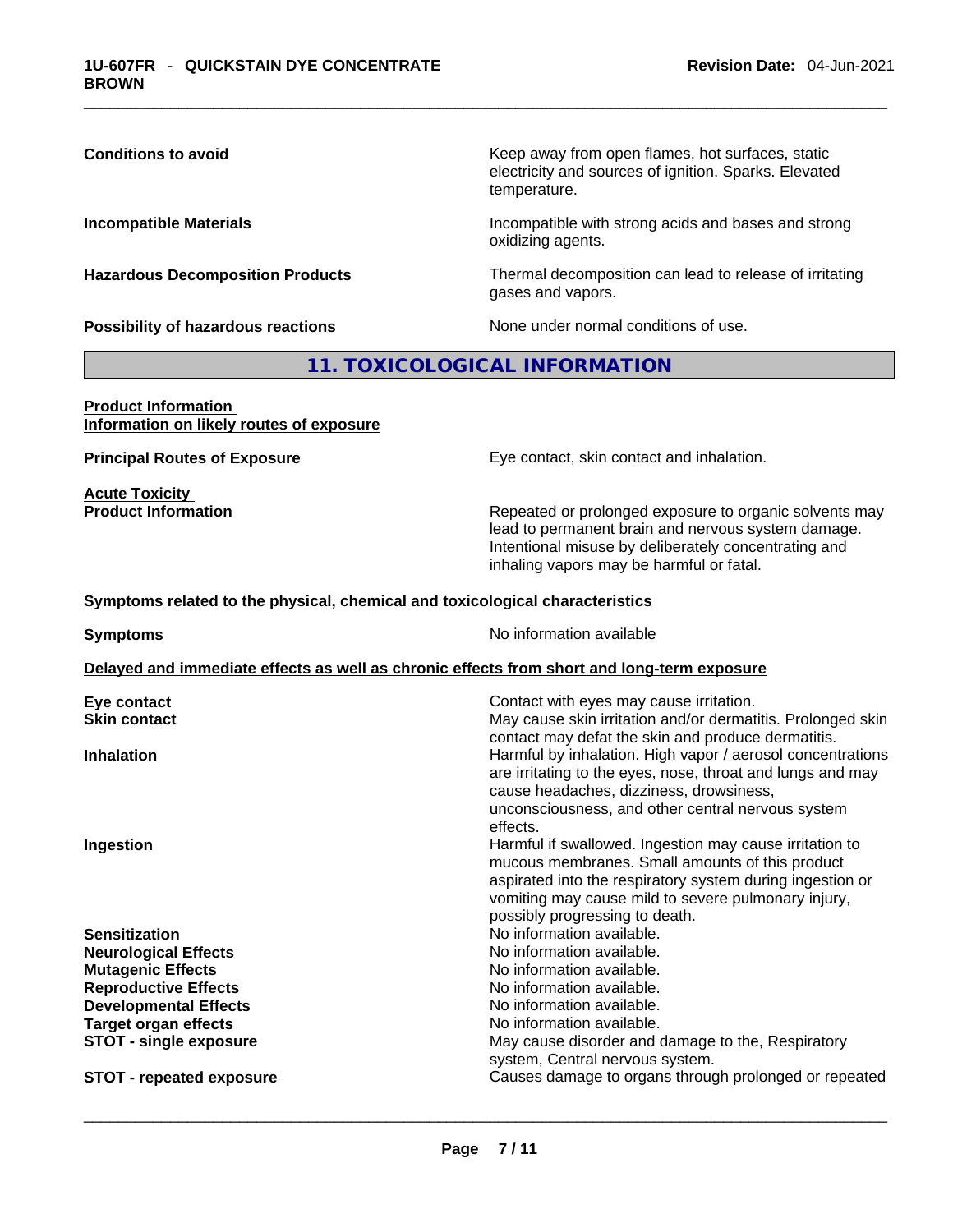|                          | exposure if inhaled, May cause disorder and damage to                                                                                                                                                                               |
|--------------------------|-------------------------------------------------------------------------------------------------------------------------------------------------------------------------------------------------------------------------------------|
|                          | the, liver, kidney, spleen, blood.                                                                                                                                                                                                  |
| Other adverse effects    | No information available.                                                                                                                                                                                                           |
| <b>Aspiration Hazard</b> | May be harmful if swallowed and enters airways. Small<br>amounts of this product aspirated into the respiratory<br>system during ingestion or vomiting may cause mild to<br>severe pulmonary injury, possibly progressing to death. |
|                          |                                                                                                                                                                                                                                     |

#### **Numerical measures of toxicity**

**The following values are calculated based on chapter 3.1 of the GHS document**

| ATEmix (oral)                        | 6108 mg/ka |
|--------------------------------------|------------|
| <b>ATEmix (dermal)</b>               | 3159 mg/kg |
| <b>ATEmix (inhalation-dust/mist)</b> | 105.5 mg/L |

#### **Component Information**

| Chemical name | Oral LD50            | Dermal LD50 | <b>Inhalation LC50</b>      |
|---------------|----------------------|-------------|-----------------------------|
| Acetone       | $=$ 5800 mg/kg (Rat) | (Rabbit)    | 'Rat ) 8 h                  |
| 67-64-1       |                      | 15700 mg/kg | $= 50100$ mg/m <sup>3</sup> |

#### **Chronic Toxicity**

#### **Carcinogenicity**

*There are no known carcinogenic chemicals in this product above reportable levels.* 

**12. ECOLOGICAL INFORMATION** 

#### **Ecotoxicity Effects**

The environmental impact of this product has not been fully investigated.

#### **Product Information**

#### **Acute Toxicity to Fish**

No information available

#### **Acute Toxicity to Aquatic Invertebrates**

No information available

#### **Acute Toxicity to Aquatic Plants**

No information available

#### **Persistence / Degradability**

No information available.

#### **Bioaccumulation**

# There is no data for this product. \_\_\_\_\_\_\_\_\_\_\_\_\_\_\_\_\_\_\_\_\_\_\_\_\_\_\_\_\_\_\_\_\_\_\_\_\_\_\_\_\_\_\_\_\_\_\_\_\_\_\_\_\_\_\_\_\_\_\_\_\_\_\_\_\_\_\_\_\_\_\_\_\_\_\_\_\_\_\_\_\_\_\_\_\_\_\_\_\_\_\_\_\_ **Mobility in Environmental Media**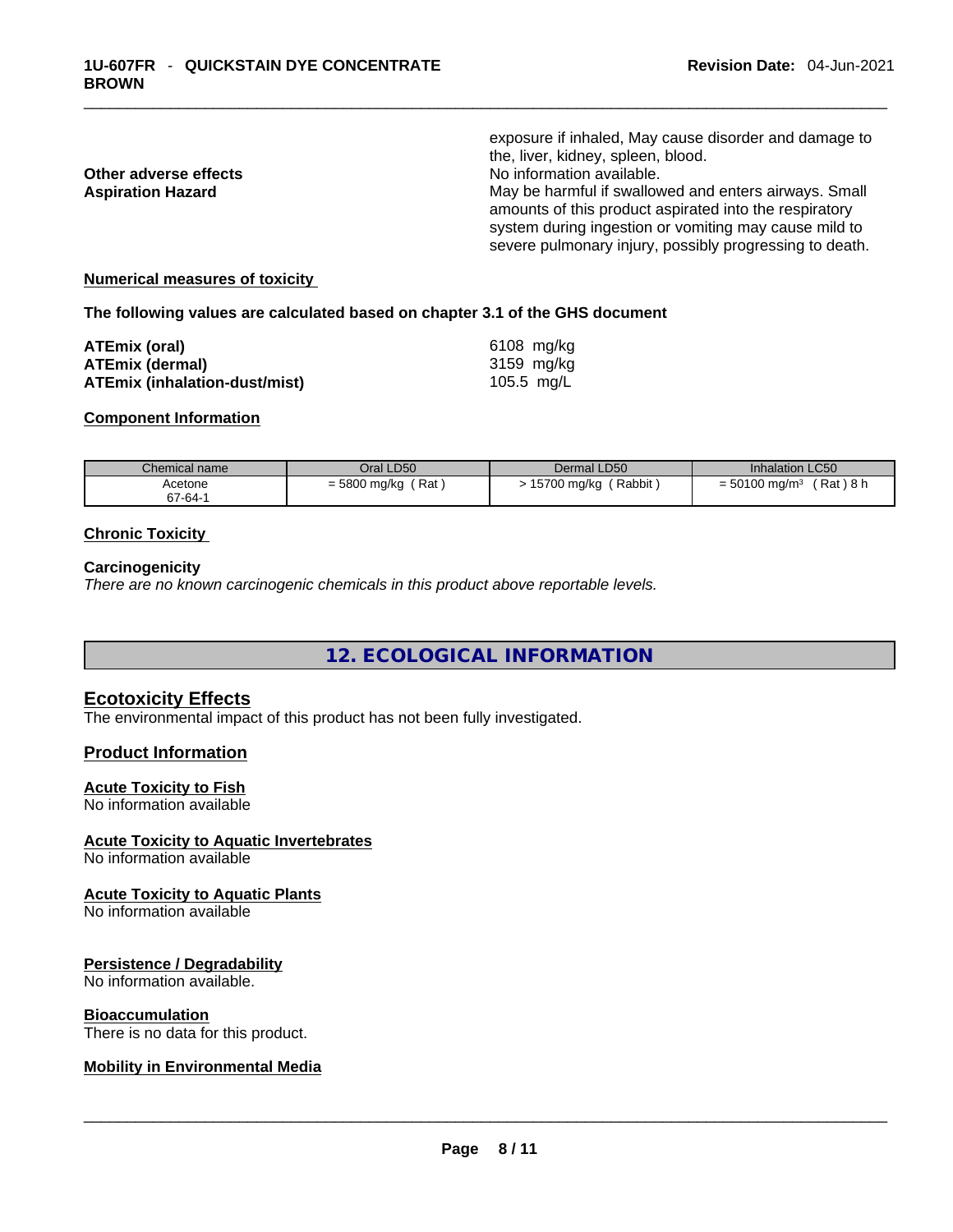No information available.

#### **Ozone**

No information available

#### **Component Information**

#### **Acute Toxicity to Fish**

Acetone LC50: 8300 (Bluegill - 96 hr.) mg/L

#### **Acute Toxicity to Aquatic Invertebrates**

Acetone EC50: 12600 mg/L (Daphnia magna - 48 hr.)

#### **Acute Toxicity to Aquatic Plants**

No information available

### **13. DISPOSAL CONSIDERATIONS**

**Waste Disposal Method** Dispose of in accordance with federal, state, provincial, and local regulations. Local requirements may vary, consult your sanitation department or state-designated environmental protection agency for more disposal options.

**Empty Container Warning <b>Emptied** Containers may retain product residue. Follow label warnings even after container is emptied. Residual vapors may explode on ignition.

**14. TRANSPORT INFORMATION** 

| TDG<br><b>Proper Shipping Name</b><br><b>Hazard class</b><br>UN-No.<br><b>Packing Group</b> | <b>PAINT</b><br>3<br>UN1263<br>Ш              |
|---------------------------------------------------------------------------------------------|-----------------------------------------------|
| <b>Description</b>                                                                          | UN1263, PAINT, 3, II                          |
| <b>ICAO/IATA</b>                                                                            | Contact the preparer for further information. |

**IMDG / IMO** Contact the preparer for further information. \_\_\_\_\_\_\_\_\_\_\_\_\_\_\_\_\_\_\_\_\_\_\_\_\_\_\_\_\_\_\_\_\_\_\_\_\_\_\_\_\_\_\_\_\_\_\_\_\_\_\_\_\_\_\_\_\_\_\_\_\_\_\_\_\_\_\_\_\_\_\_\_\_\_\_\_\_\_\_\_\_\_\_\_\_\_\_\_\_\_\_\_\_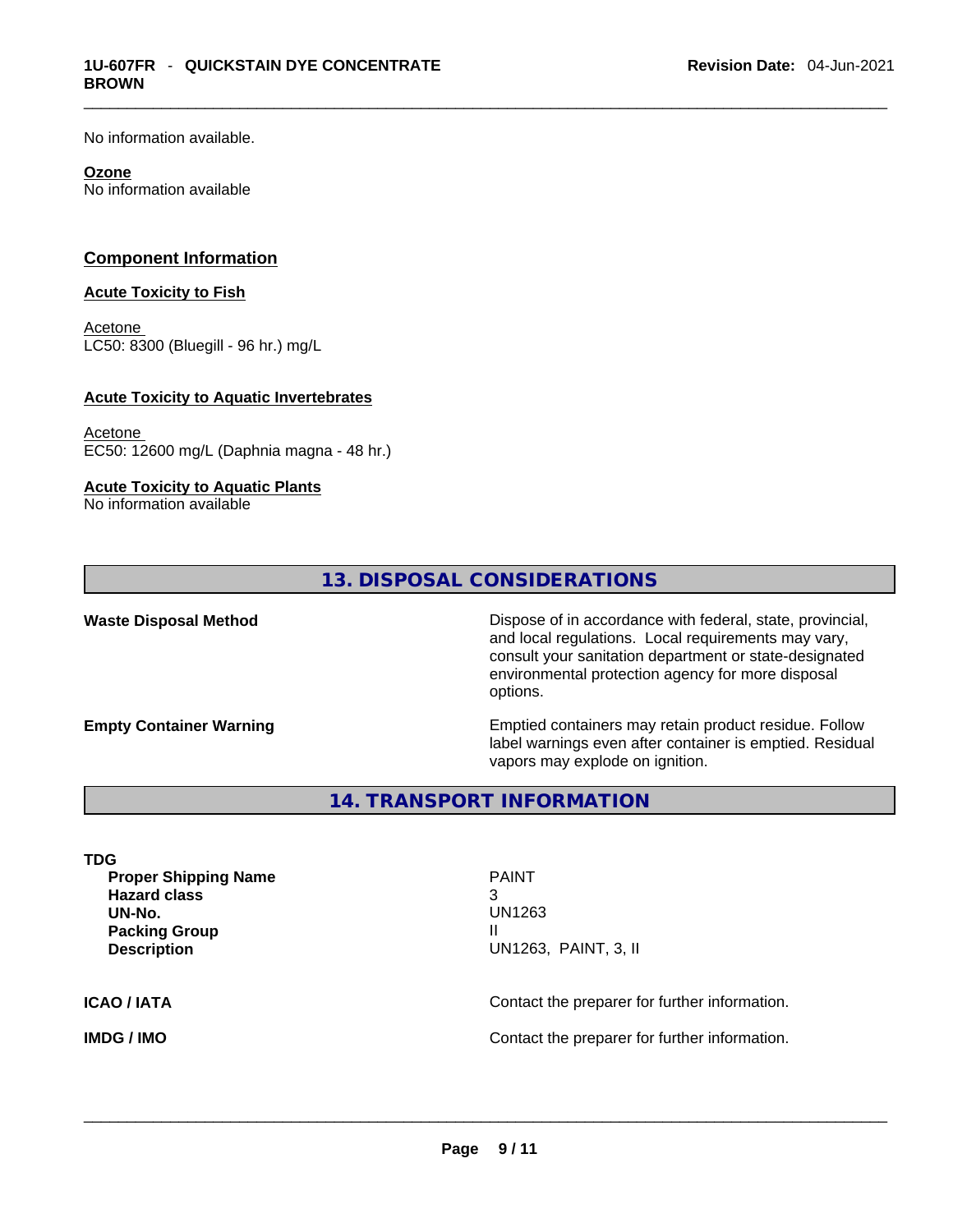### **15. REGULATORY INFORMATION**

#### **International Inventories**

| <b>TSCA: United States</b> | Yes - All components are listed or exempt. |
|----------------------------|--------------------------------------------|
| <b>DSL: Canada</b>         | No - Not all of the components are listed. |
|                            | One or more component is listed on NDSL.   |

#### **National Pollutant Release Inventory (NPRI)**

#### **NPRI Parts 1- 4**

This product contains the following Parts 1-4 NPRI chemicals:

*None*

#### **NPRI Part 5**

This product contains the following NPRI Part 5 Chemicals:

*None*

#### **WHMIS Regulatory Status**

This product has been classified in accordance with the hazard criteria of the Hazardous Products Regulations (HPR) and the SDS contains all the information required by the HPR.

## **16. OTHER INFORMATION HMIS** - **Health:** 1 **Flammability:** 3 **Reactivity:** 0 **PPE:** - **HMIS Legend** 0 - Minimal Hazard 1 - Slight Hazard 2 - Moderate Hazard

- 3 Serious Hazard
- 4 Severe Hazard
- \* Chronic Hazard

X - Consult your supervisor or S.O.P. for "Special" handling instructions.

Note: The PPE rating has intentionally been left blank. Choose appropriate PPE that will protect employees from the hazards the material will *present under the actual normal conditions of use.* 

*Caution: HMISÒ ratings are based on a 0-4 rating scale, with 0 representing minimal hazards or risks, and 4 representing significant hazards or risks. Although HMISÒ ratings are not required on MSDSs under 29 CFR 1910.1200, the preparer, has chosen to provide them. HMISÒ ratings are to be used only in conjunction with a fully implemented HMISÒ program by workers who have received appropriate HMISÒ training. HMISÒ is a registered trade and service mark of the NPCA. HMISÒ materials may be purchased exclusively from J. J. Keller (800) 327-6868.* 

 **WARNING!** If you scrape, sand, or remove old paint, you may release lead dust. LEAD IS TOXIC. EXPOSURE TO LEAD DUST CAN CAUSE SERIOUS ILLNESS, SUCH AS BRAIN DAMAGE, ESPECIALLY IN CHILDREN. PREGNANT WOMEN SHOULD ALSO AVOID EXPOSURE.Wear a NIOSH approved respirator to control lead exposure. Clean up carefully with a HEPA vacuum and a wet mop. Before you start, find out how to protect yourself and your family by logging onto Health Canada at